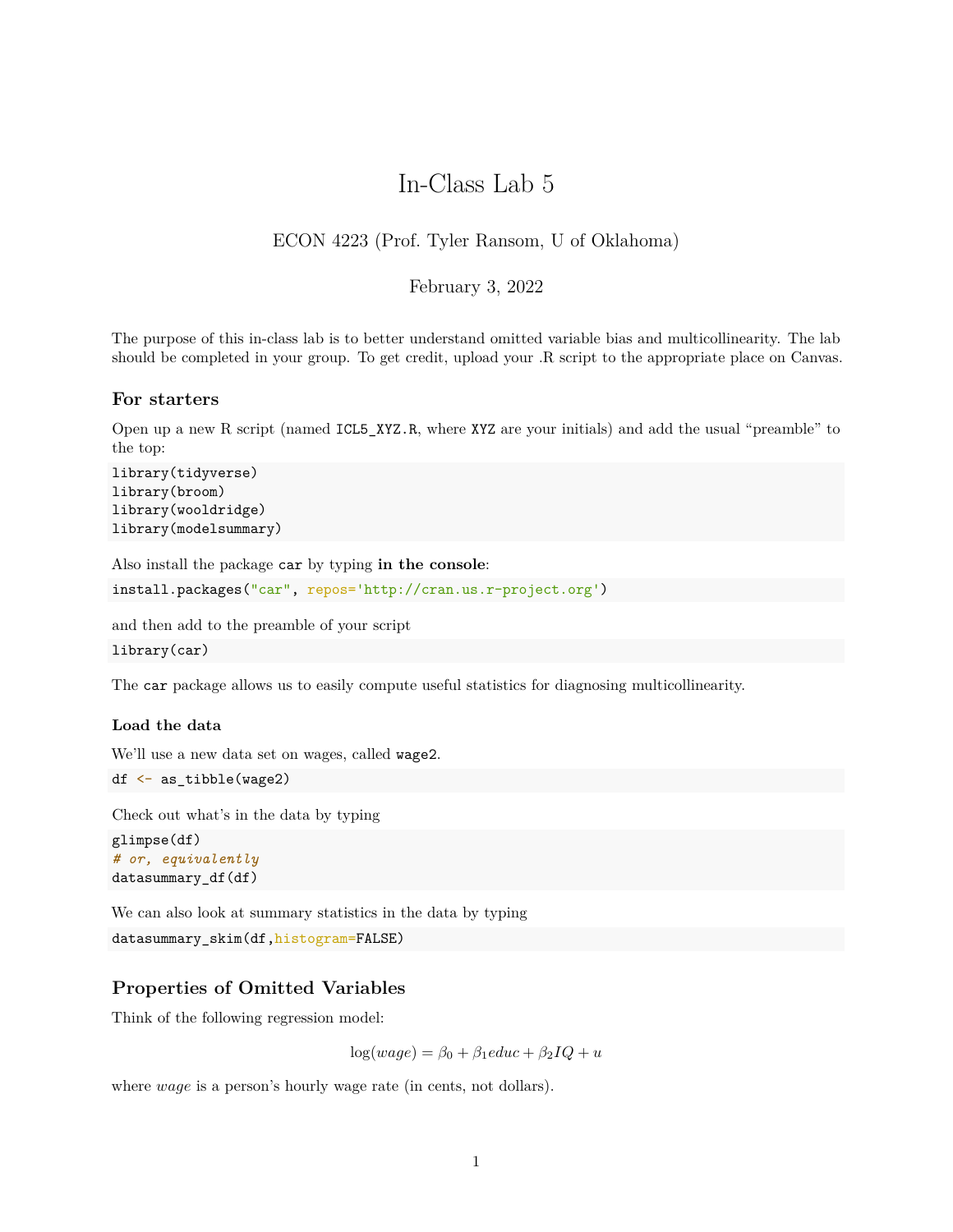We want to verify the property in Wooldridge (2015) that  $\tilde{\beta}_1 = \hat{\beta}_1 + \hat{\beta}_2 \tilde{\delta}_1$ , where  $\tilde{\beta}_1$  comes from a regression of  $log(wage)$  on *educ*,  $\delta_1$  comes from a regression of *IQ* on *educ*, and the  $\hat{\beta}$ 's come from the full regression (in the equation above).

First, run a regression of IQ on educ to obtain  $\delta_1$ :

```
est1 \leftarrow lm(IQ \sim educ, data=df)
tidy(est1)
```
Now run a regression of log wage on educ to obtain  $\tilde{\beta}_1$ . Note: You'll need to create the log wage **variable first. If you can't remember how to do that, refer back to previous labs.**

```
est2 <- lm(logwage ~ educ, data=df)
tidy(est2)
```
Now run the full regression of log wage on educ and IQ to obtain  $\hat{\beta}_1$  and  $\hat{\beta}_2$ . Verify that  $\tilde{\beta}_1 = \hat{\beta}_1 + \hat{\beta}_2 \tilde{\delta}_1$ .

```
est3 <- lm(logwage ~ educ + IQ, data=df)
tidy(est3)
est2$coefficients["educ"] == est3$coefficients["educ"] +
    est3$coefficients["IQ"]*est1$coefficients["educ"]
```
(The last line returns TRUE if the equality holds and FALSE if it doesn't hold.)

We can also look at the output with modelsummary():

```
modelsummary(
             list(est1,est2,est3)
            )
```
Is  $\tilde{\beta}_1$  larger or smaller than  $\hat{\beta}_1$ ? What does this mean in terms of omitted variable bias?

## **Multicollinearity**

Now let's see how to compute diagnostics of multicollinearity. Recall from Wooldridge (2015) that multicollinearity can better be thought of as "a problem with small sample sizes." Let's use the meapsingle data set from the wooldridge package. We are interested in the variable pctsgle which gives the percentage of single-parent families residing in the same ZIP code as the school. The outcome variable is math4, which is the percentage of students at the school who passed the 4th grade state test in math.

Load the data and run a regression of math4 on pctsgle. (I won't include the code, since this should be old hat by now.) Interpret the slope coefficient of this regression. Does the effect seem large?

Now consider the same model, but with lmedinc and free as additional regressors. lmedinc is the log median household income of the ZIP code, and free is the percent of students who qualify for free or reduced-price lunch. Do you think there might be a strong correlation between lmedinc and free? Compute the correlation. Does it have the sign you would expect? Do you think it's close enough to 1 that it would violate the "no perfect collinearity" assumption?

```
cor(df$lmedinc,df$free)
```
Now run the model with pctsgle, lmedinc, and free as regressors. (Again, I won't include the code here.)

Comment on the value of the pctsgle coefficient, compared to the first regression you ran. What can you say about lmedinc and free as confounding variables?

#### **Computing variance inflation factors (VIF)**

A commonly used diagnostic of multicollinearity is the VIF. We can use the vif() function from the car package to do this. Let's compute the VIF from our estimates in the previous equation: